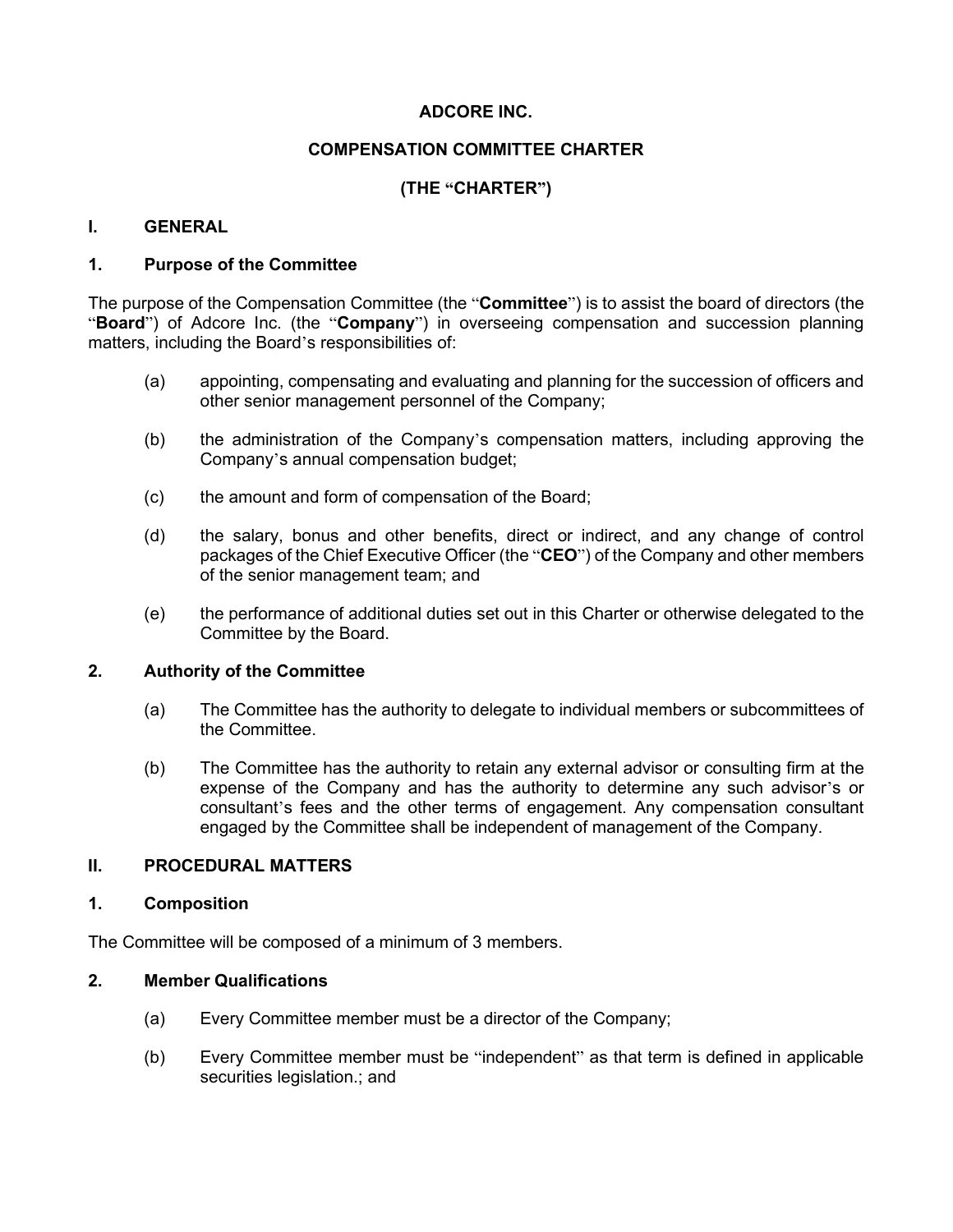(c) All members of the Committee will meet all requirements and guidelines for compensation committee service as specified in applicable securities and corporate laws and the rules of the Toronto Stock Exchange.

### **3. Member Appointment and Removal**

Members of the Committee will be appointed by the Board for such term as the Board deems appropriate and will hold office for such time or until they are removed by the Board or cease to be directors of the Company.

Where a vacancy occurs at any time in the membership of the Committee, it may be filled by the Board on the recommendation of the Committee, and will be filled by the Board if the membership of the Committee falls below 3 directors.

### **4. Committee Structure and Operations**

#### (a) **Chair**

Each year, the Board will appoint one member of the Committee to act as the chairperson of the Committee (the "**Chair**"). The Chair may be removed at any time at the discretion of the Board. If the Chair is absent from any meeting, the Committee will select one of its other members to preside at that meeting.

### (b) **Meetings**

The Chair will be responsible for developing and setting the agenda of the Committee meetings, and in consultation with management, determining the schedule and frequency of such Committee meetings. The Committee shall meet at least once annually and as many additional times as the Committee deems necessary to carry out its duties.

#### (c) **Notice**

Notice of the time and place of every meeting will be given, in writing, verbally or by means of telephonic or other electronic communication to each member of the Committee, the chairman of the Board, the CEO and the Chief Financial Officer (the "**CFO**") of the Company, at least 48 hours prior to the time fixed for such meeting. The notice period may be waived by a quorum of the Committee.

#### (d) **Quorum**

A majority of the Committee will constitute a quorum. No business may be transacted by the Committee except at a meeting of its members at which a quorum of the Committee is present in person or by means of a telephonic, electronic or other communication facility that permits all participants to communicate adequately with each other during the meeting.

#### (e) **Attendees**

The Committee may invite such officers and employees of the Company and advisors as it sees fit from time to time to attend meetings of the Committee to assist in the discussion and deliberation of matters being considered by the Committee, and to provide information as necessary.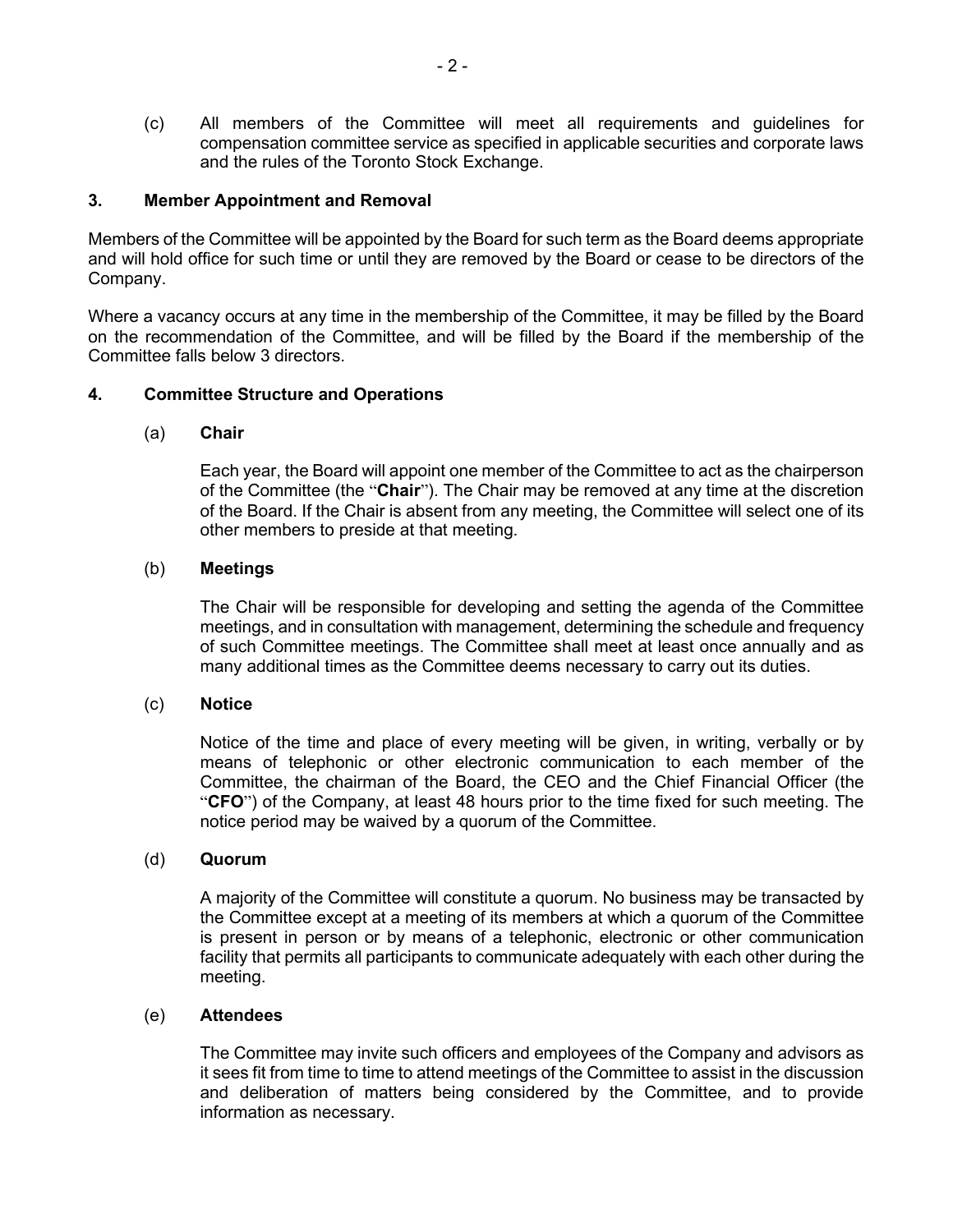### (f) **Secretary**

The Committee will appoint a Secretary to the Committee who need not be a director or officer of the Company.

### (g) **Records**

Minutes of meetings of the Committee will be recorded and maintained by the Secretary to the Committee and will be subsequently presented to the Committee for review and approval.

### (h) **Liaison**

The CFO will act as management liaison with the Committee.

### **5. Committee and Charter Review**

The Committee will conduct an annual review and assessment of its performance, effectiveness and contribution, including a review of its compliance with this Charter, in accordance with the process developed by the Board. The Committee will conduct such review and assessment in such manner as it deems appropriate and report the results thereof to the Board.

The Committee will also review and assess the adequacy of this Charter on an annual basis, taking into account all legislative and regulatory requirements applicable to the Committee, as well as any best practice guidelines recommended by regulators or the Toronto Stock Exchange and will recommend changes to the Board thereon.

### **6. Reporting to the Board**

The Committee will report to the Board in a timely manner on all significant matters it has considered and addressed and with respect to such other matters that are within its responsibilities. This report may take the form of circulating copies of the minutes of each meeting held.

### **III. RESPONSIBILITIES**

#### **1. General**

The Committee is responsible for:

- (a) the Company's overall compensation philosophy and changes to the Company's executive compensation policies, if any, including the development of new compensation plans for such persons;
- (b) addressing matters related to compensation of the CEO;
- (c) making recommendations to the Board with respect to non-CEO and director compensation, incentive-compensation plans and equity-based plans;
- (d) reviewing all public disclosure of information relating to the Company's executive compensation, including the disclosure included in the Company's management information circular, before the Company discloses this information; and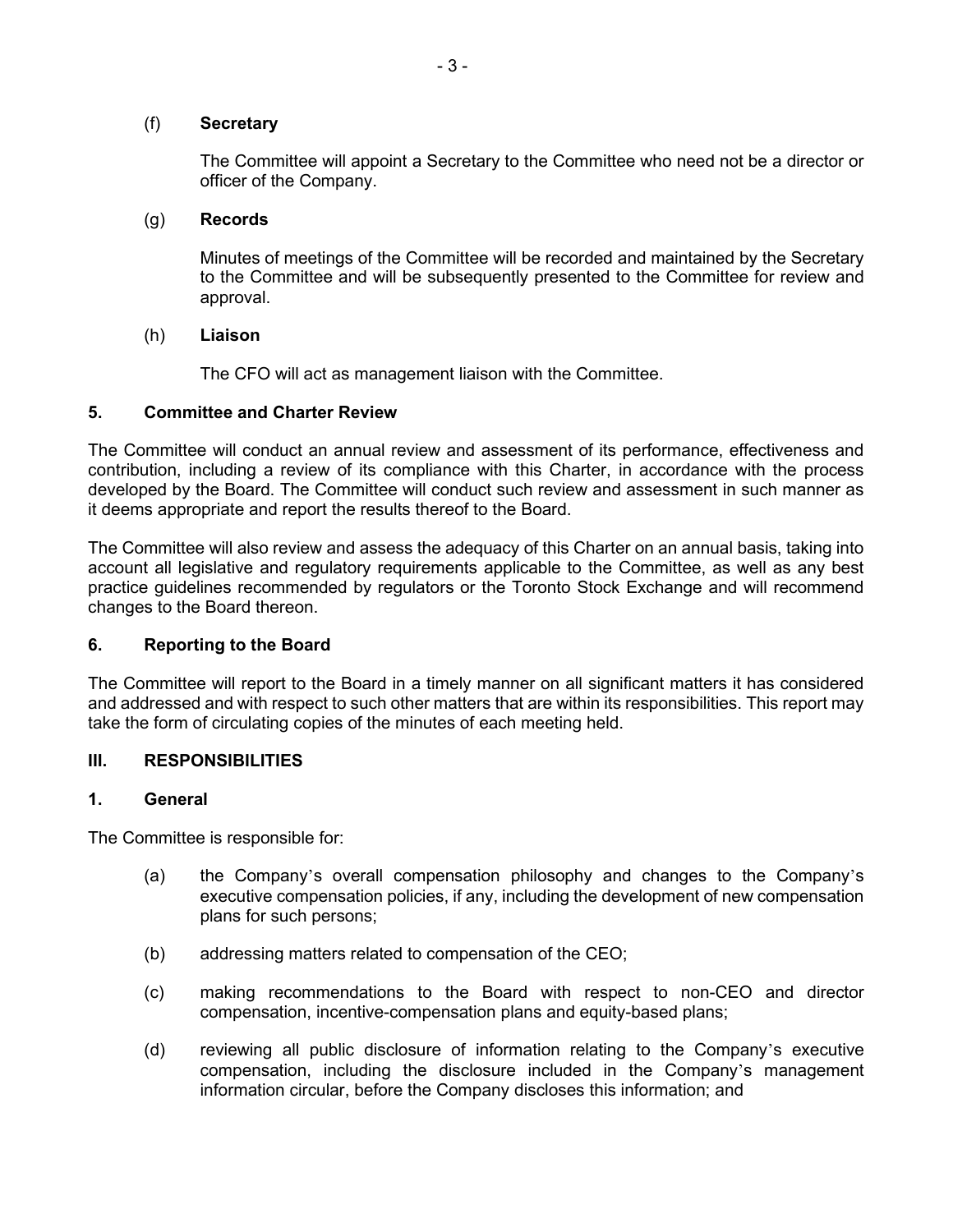(e) reviewing executive compensation disclosure before the Company publicly discloses this information.

### **2. CEO Compensation**

With respect to compensation of the CEO, the Committee is responsible for:

- (a) reviewing and approving corporate goals and objectives relevant to CEO compensation;
- (b) evaluating the CEO's performance in light of those corporate goals and objectives; and
- (c) determining or making recommendations to the Board with respect to the CEO's compensation level based on this evaluation.

In making recommendations to the Board in respect of the setting of corporate goals and objectives relevant to CEO compensation, the Committee should consider risks and responsibilities during the relevant time period, both short-term, medium-term, and long-term compensation goals, including analysis of the short and long-term tax, accounting, cash flow and dilution implications of the compensation package. The Committee is also responsible for reviewing and making recommendations to the Board regarding the position description for the CEO.

### **3. Annual Review of CEO Compensation**

The Committee will annually review and assess the competitiveness and appropriateness of the compensation package of the CEO. In conducting such review, the Committee will consider:

- (a) the compensation package of the CEO for the prior year;
- (b) the Committee's evaluation of the performance of the CEO;
- (c) the Company's performance and relative shareholder return, as well as other key measures of performance;
- (d) whether the compensation package reflects an appropriate balance between salary and incentive compensation, as well as the mix between short and longer-term incentives to improve performance of the Company;
- (e) the competitiveness of the compensation package, including the value of similar incentive awards and benefits such as pensions and supplementary executive retirement plans, paid to equivalent officers and positions at comparable companies;
- (f) the impact of the level and form of awards on the Company and its shareholders from a tax, accounting, cash flow and dilution perspective; and
- (g) the awards given to the CEO.

#### **4. Compensation of Senior Officers**

With respect to compensation of senior officers, the Committee is responsible for:

(a) recommending the process and criteria to be used to evaluate the performance of senior officers;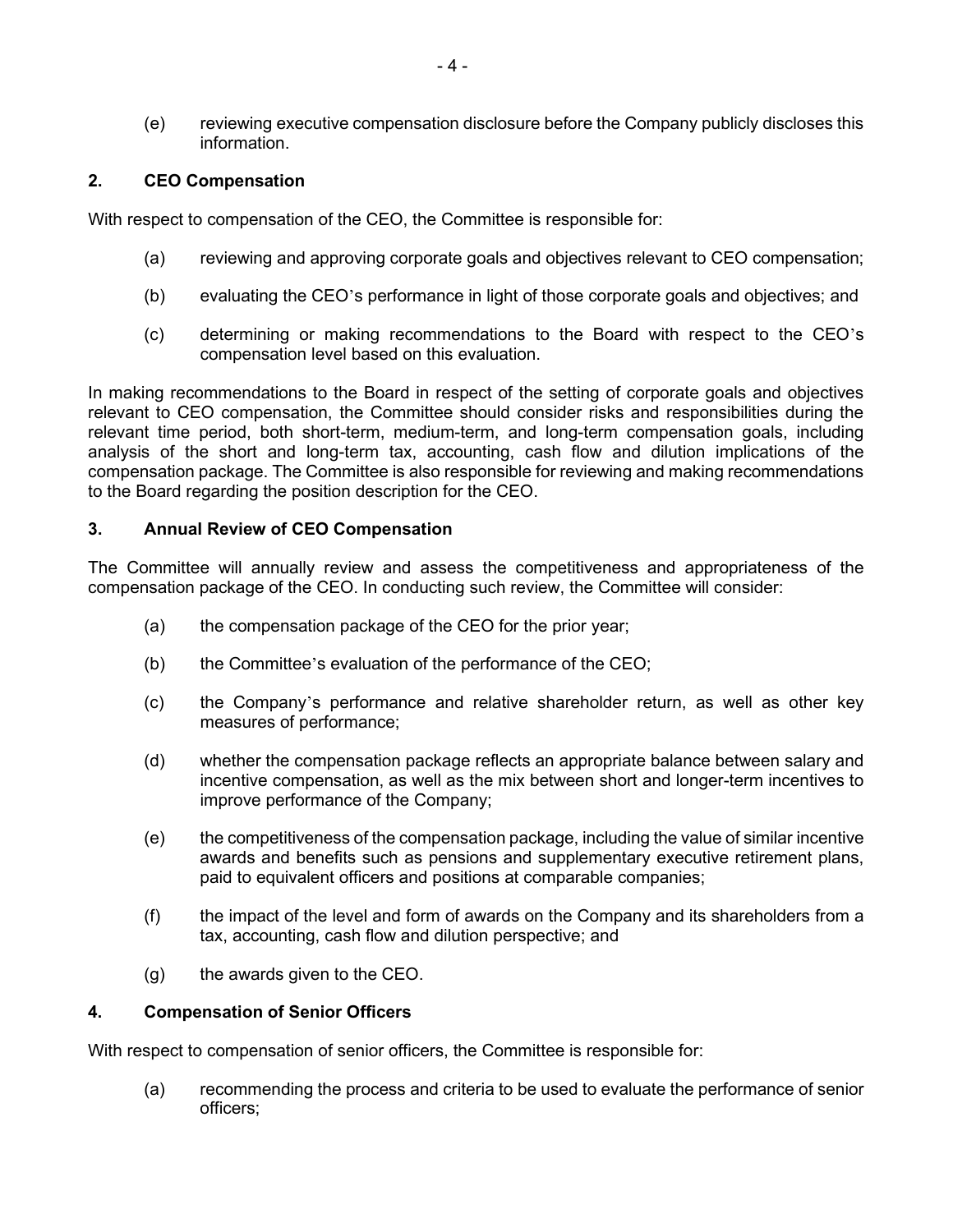- (b) reviewing and approving the performance evaluations of the Company's senior officers; and
- (c) approving the individual compensation packages provided to senior officers.

The Committee will oversee the evaluation of the Company's senior officers and will make recommendations to the Board with respect to the total compensation package for the Company's senior officers other than the CEO.

The Committee should consider all forms of remuneration when determining the level of compensation paid to senior officers, including long-term incentives and benefits. The Committee should also consider information regarding other companies, the nature of the Company's business, the need to obtain qualified individuals, short-term and long-term performance goals and actual performance and shareholder returns and evaluations and compensation in previous years.

#### **5. Compensation of Directors**

The Committee will, on an annual basis:

- (a) review the adequacy, amount and form of the compensation to be paid to each director;
- (b) consider whether that compensation realistically reflects the time commitment, responsibilities and risks of the directors; and
- (c) make recommendations to the Board based on this review and analysis.

Compensation of Directors performing similar roles shall be consistent, with compensation levels differing based on time commitment and responsibilities as determined by the Committee through its review and analysis. In making its recommendations, the Committee will also consider comparative data derived from a survey of board compensation at other companies.

The Committee also will make recommendations to the Board on minimum share ownership requirements for directors.

#### **6. Incentive-Compensation Plans**

- (a) With respect to incentive-compensation plans, the Committee is responsible for:
	- (i) making recommendations to the Board with respect to the adoption and amendment of executive incentive-compensation plans; and
	- (ii) approving all senior officer incentive bonus plans and all awards under such plans.
- (b) With respect to incentive-compensation plans, the Committee is responsible for:
	- (i) reviewing and approving all of the Company's long-term incentive plans, including changes to those plans;
	- (ii) reviewing and approving all payments made under the Company's short and long-term incentive plans; and